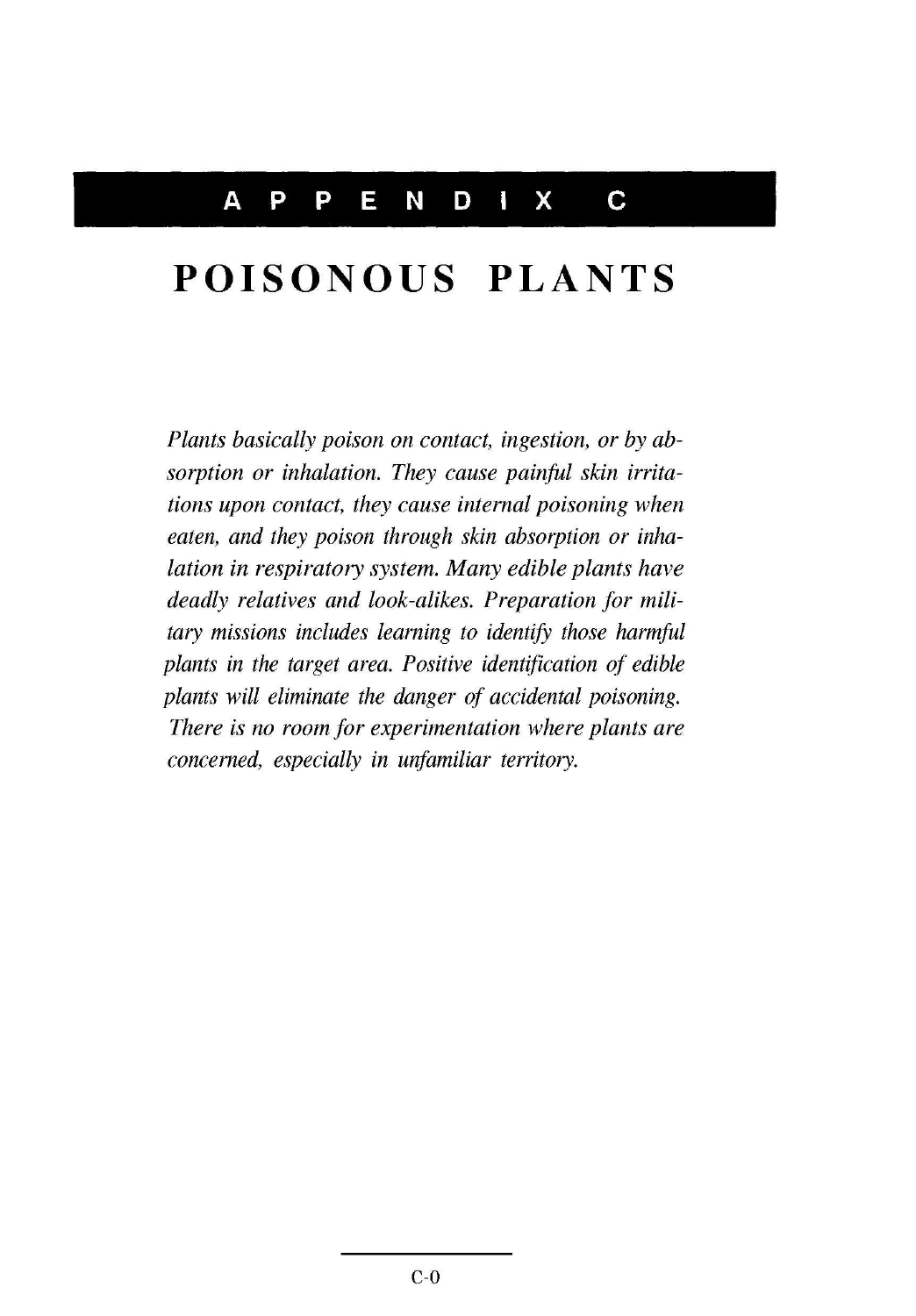

### Castor bean, castor-oil plant, palma Christi

Spurge *(Euphorbiaceae Ricinus communis*



Description: The castor bean is a semiwoody plant with large, alternate, starlike leaves that grows as a tree in tropical regions and as an annual in temperate regions. Its flowers are very small and inconspicuous. Its fruits grow in clusters at the tops of the plants.

#### CAUTION

All parts of the plant are very poisonous to eat. The seeds are large and may be mistaken for a beanlike food.

Habitat and Distribution: This plant is found in all tropical regions and has been introduced to temperate regions.